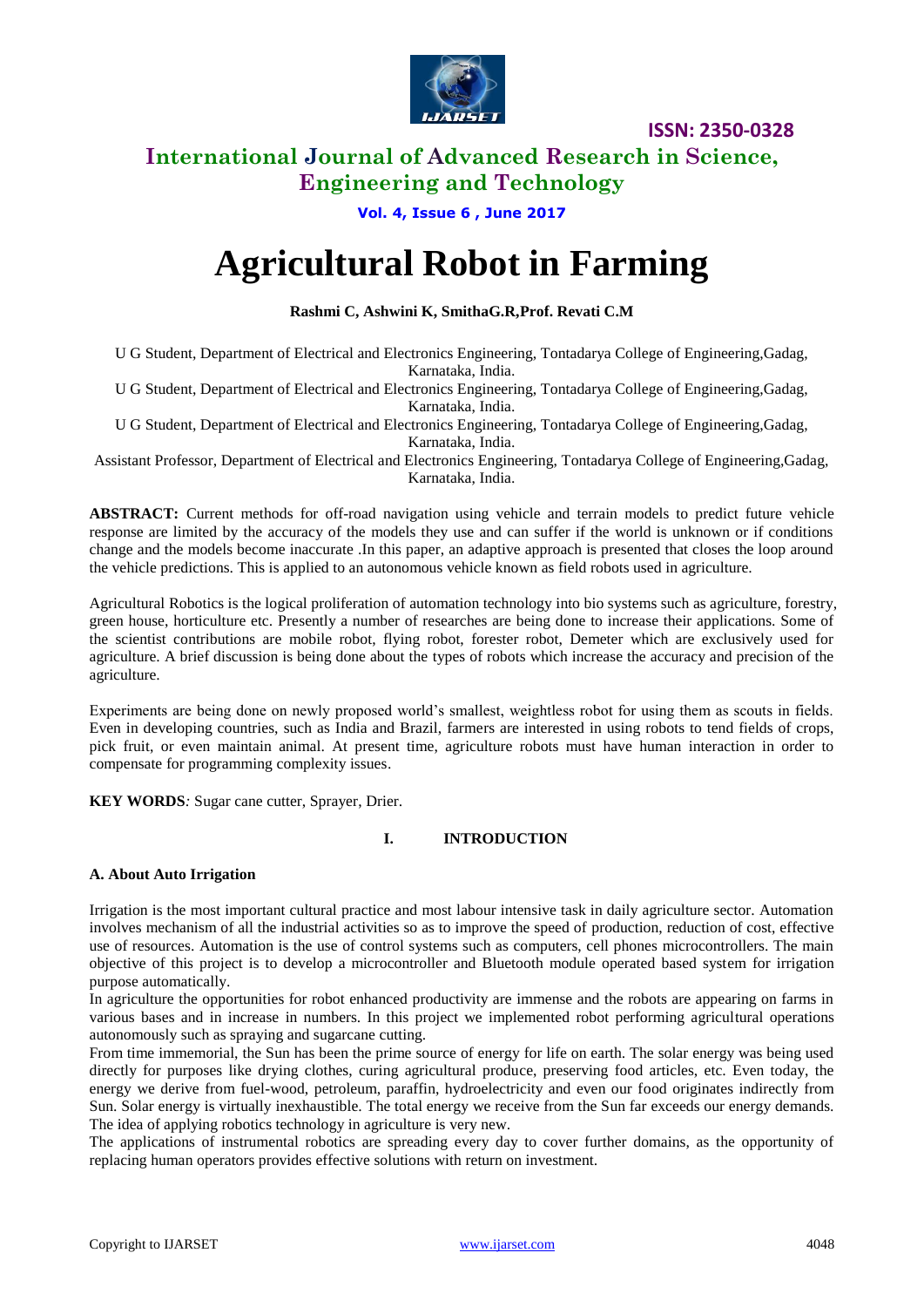

## **International Journal of Advanced Research in Science, Engineering and Technology**

**Vol. 4, Issue 6 , June 2017**

#### **B. The Current Status of Agricultural Robotics**

Today agricultural robots can be classified into several groups: harvesting or picking, planting, weeding, pest control, or maintenance. Scientists have the goal of creating robot farms. All of the work will be done by the machines. The main obstacle to this kind of robot farm is that farms are a part of nature and nature is not uniform. It is not like the robots that work in factories building cars. Factories are built around the job at hand, whereas, farms are not. Robots on farms have to operate in harmony with nature. Robots in factories don't have to deal with uneven terrain or changing conditions.

Scientists are working on overcoming these problems.

#### **C.Solution to the Problem**

In this project we will be designed a multipurpose vehicle that will be able to cut the sugar cane, spray the pesticide and dry the seeds. We will be using an android smart phone application to control the vehicle to respond to the control signal. This type of vehicle instead of buying 2 or more machines to carry out the various functionalities, the farmer can get his work done by using single efficient multipurpose agricultural robot. We use four geared motors are connected to control the forward, backward, left, right Movement. One motor each is used for sugar cane cutter and seed drier.

#### **II. LITERATURE SURVEY**

In this paper the backpack sprayer is used it is a compressed air sprayer with a harness that allows it to be carried on the operators back it leads to the back pain to the operator. For cutting of sugar cane extra cutting operations are occurring i.e. it is costlier process. In order to eliminate the labour problem and to save the time of the farmer an agrobot is designed and which works on the Bluetooth module and the system is embedded. [1]

Energy demand is one of the major threads for our country. Finding solution to meet the energy demanding is great challenge for Scientist, Engineers. Now a day pesticide sprayer is operated based on fuel engine. This operation is more economical. In order to overcome this we found the new concept known as "Solar Pesticide Sprayer". In this pesticide sprayer is operated mainly based on solar energy and hence there is no need of any kind of alternative source. It has many advantages such as cost of spraying and also saving on Fuel/Petrol. There is less vibration as compared to the petrol sprayer. Hence the system can be easily operated there is no need of labours which increases the efficiency of farmers.[6]





Fig. Block diagram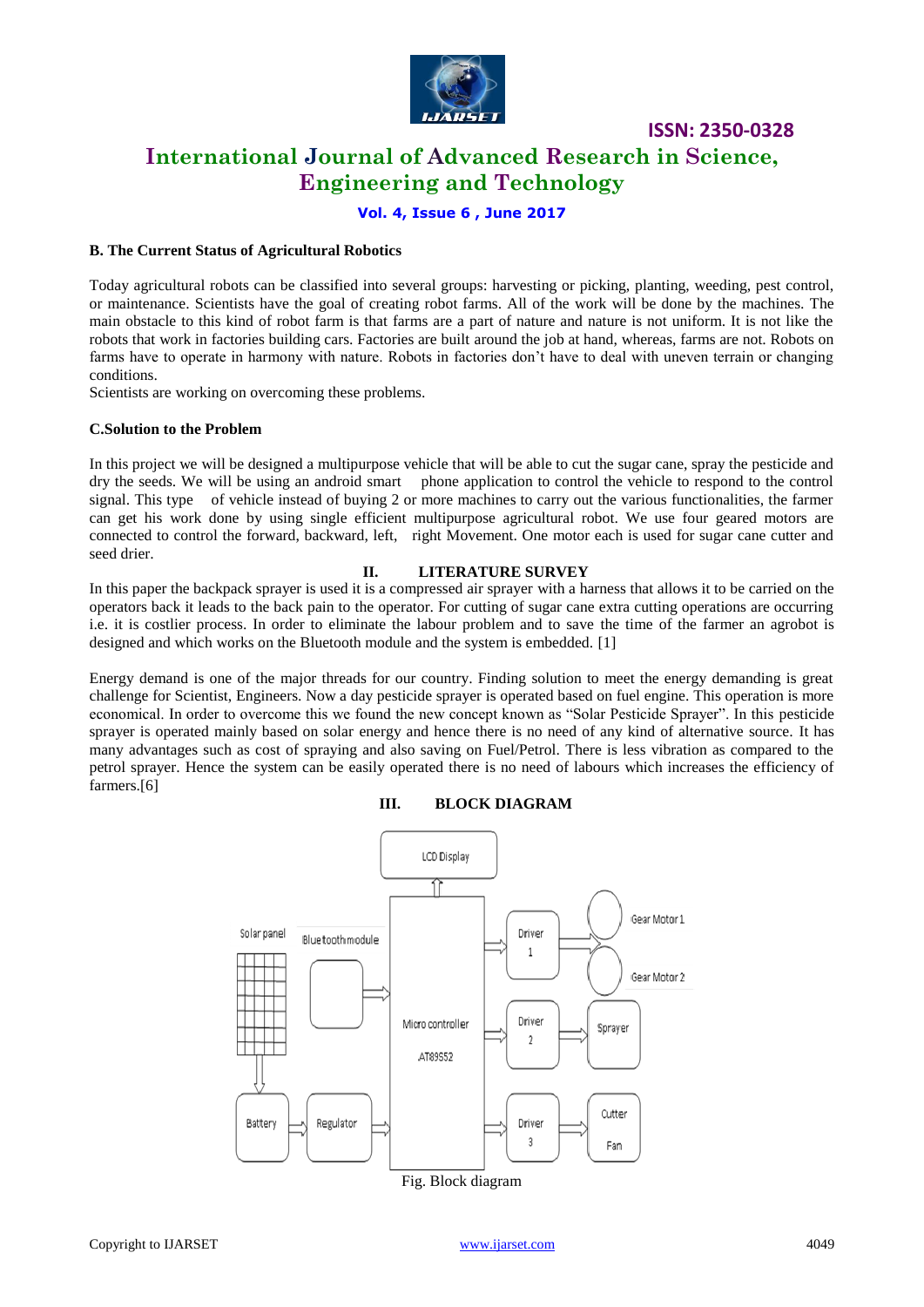

## **International Journal of Advanced Research in Science, Engineering and Technology**

#### **Vol. 4, Issue 6 , June 2017**

#### **A. Solar Panel**

10 watt solar panel has been used the system to charge battery of 12 volts. Conventional power supply is also used to charge the battery when SPV fails to generate the required energy.

#### **B. Battery**

A 12 volts battery is used to store the energy from the solar panel as well as the conventional power supply to provide it to the system.

#### **C/ Regulator**

A 7805 IC Voltage Regulator is the IC's that are used to regulate voltage. IC 7805 is a 5 volts voltage Regulator. It steps down the 12 volts dc supply to  $+5$  volts which is drawn from the battery and provided to the microcontroller.

#### **D. Microcontroller**

The AT89S52 is an 8 bit microcontroller and controller board is a heart of the project. The complete activities of the controlling will be controlled by controller board.

#### **E. LCD Display**

The 16x2 display is used to display the operation of the Robot.

#### **F. Bluetooth Module**

A HC05 Bluetooth module is used for wireless communication. The Bluetooth module acts as an interface between the user and the Robot.

#### **G. Driver Circuit**

Here three driver circuits, and these are connected to the microcontroller, driver1 is connected to two gear motors, for the movement of Robot. Driver 2 is used for spraying operation. Driver3 is consists of two channels, channel1 is connected to the cutter and channel 2 is connected to the fan.

#### **IV. SYSTEM DESIGN**

#### **A. System design**



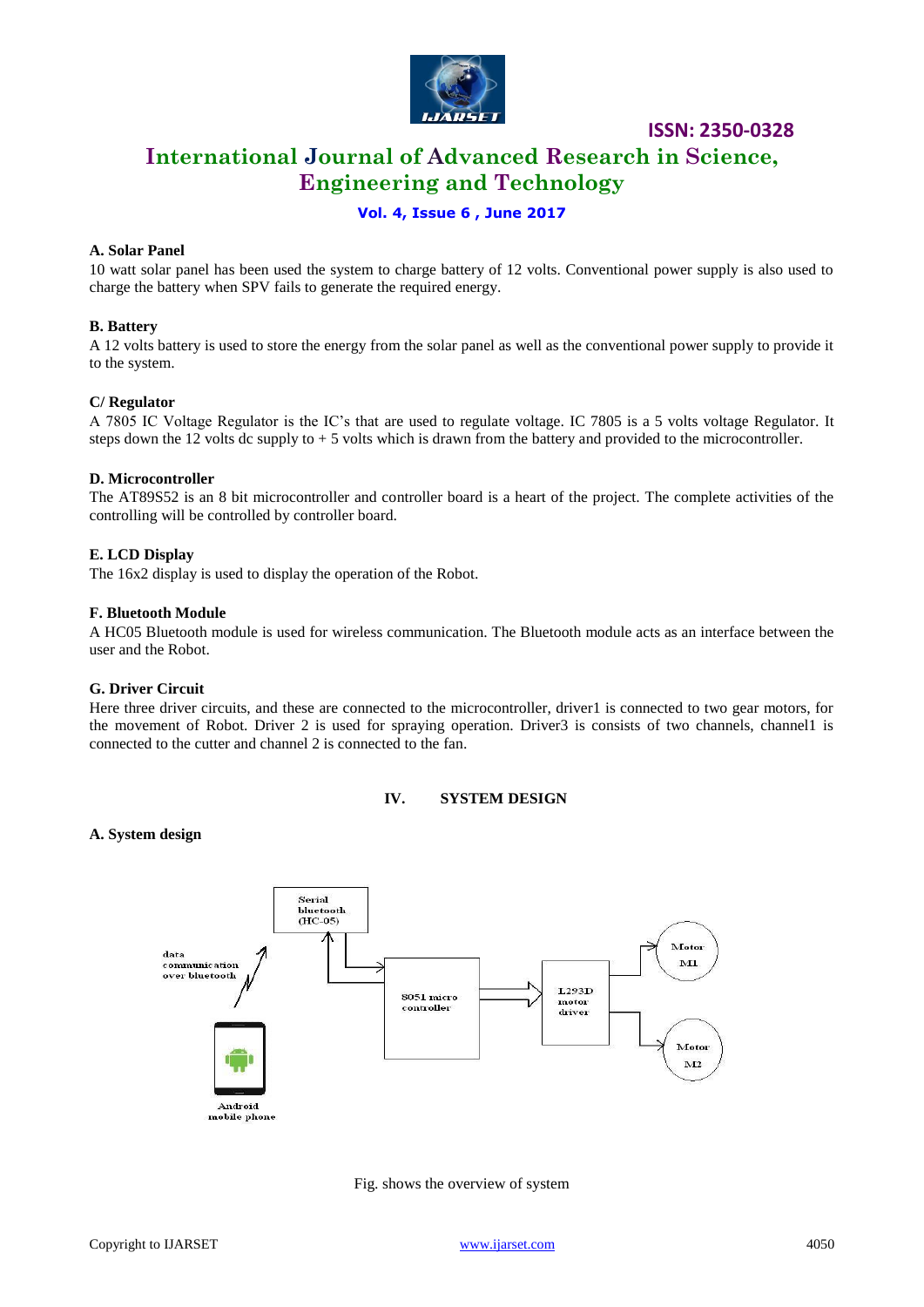

## **ISSN: 2350-0328 International Journal of Advanced Research in Science, Engineering and Technology**

#### **Vol. 4, Issue 6 , June 2017**

The above fig shows overview of system interaction, central to which is the android smart phone which has the application installed. Depending upon the option selected by the user in the application, the corresponding id of the selected option is sent via radio frequency signals to the Bluetooth receiver on the agricultural robot. Based upon the id received the corresponding activity is performed.

#### **B.Activity Diagram**



The figure shows the activity diagram at user end. When the user opens the application, a message requesting Bluetooth to be enabled appears. Once the Bluetooth is switched on and the Agrobot is paired a list of activities appears. The user selects the desired activity and the id corresponding to the activity is sent to the Agrobot via Bluetooth.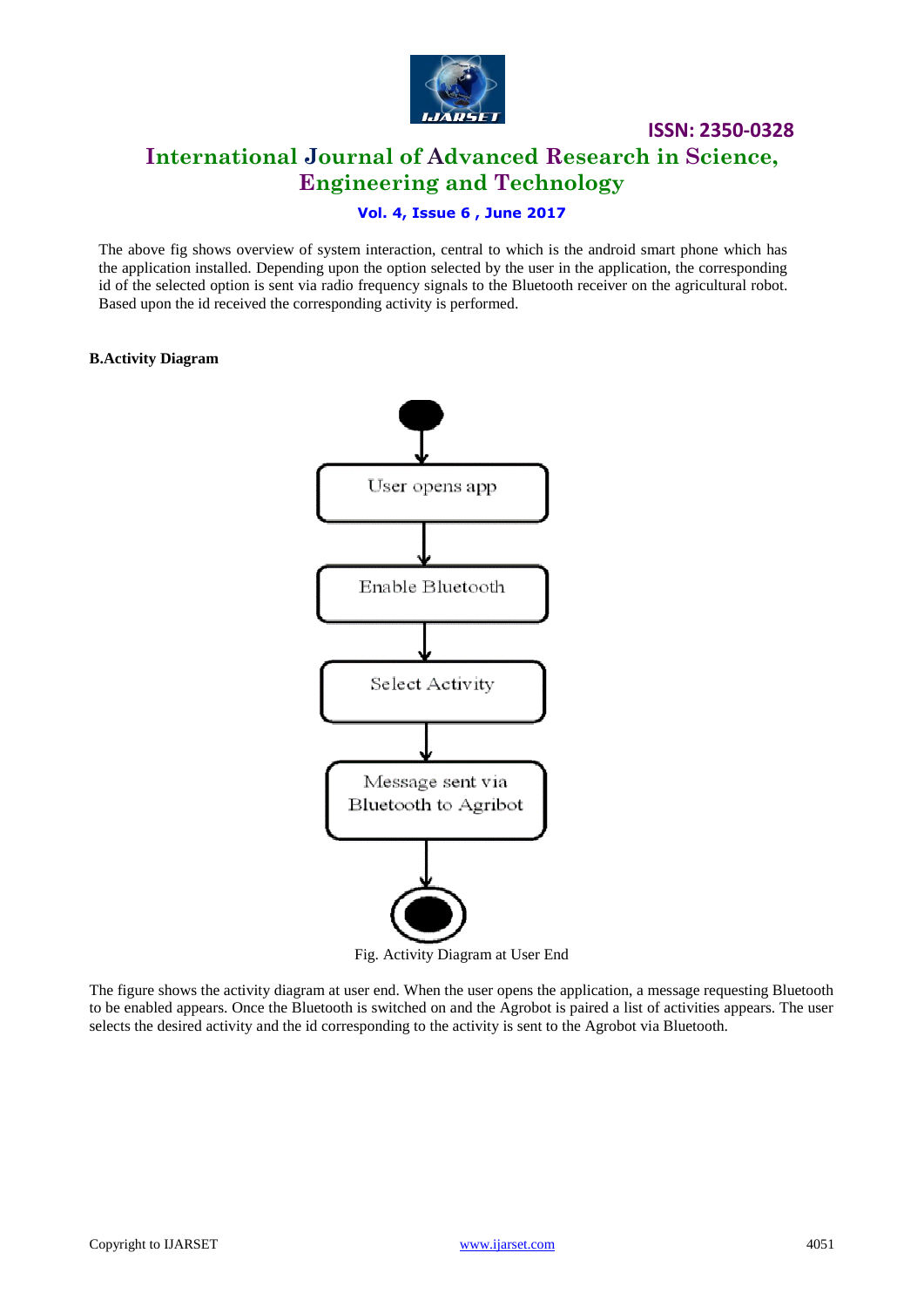

## **International Journal of Advanced Research in Science, Engineering and Technology**

**Vol. 4, Issue 6 , June 2017**



As illustrated in the figure, the Bluetooth receiver at the Agrobot receives the ID (Identifier) passes by the user and passes the message on to the Microcontroller. Appropriate DC Motor that has to be activated is deduced by the Microcontroller. The Motor Driver activates the corresponding motor and performs the selected operation. The Agrobot now waits for the stop signal to be received in order to stop functioning.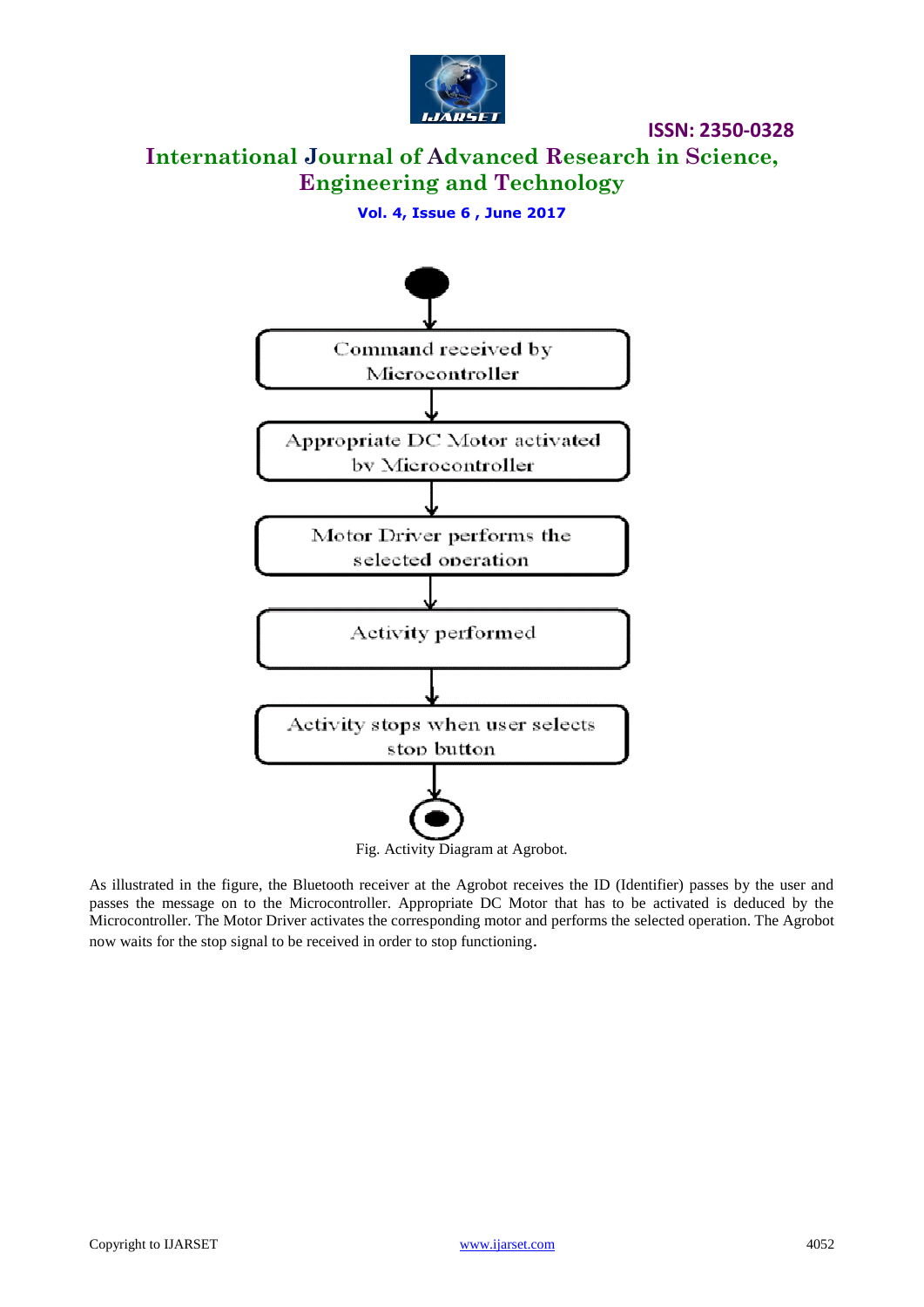

## **International Journal of Advanced Research in Science, Engineering and Technology**

#### **Vol. 4, Issue 6 , June 2017**

#### **V. FLOW CHART**



Fig. Flow chart

#### **VI. ADVANTAGES**

- a. A single man can operate this robot.
- b. Multipurpose operation.
- c. Labour problem can be reduced.
- d. It does not require frequent maintenance for this robot.
- e. Energy required for the operation is free of cost i.e. solar.

#### **VII. DISADVANTAGES**

- a. Cost is high.
- b. Solar energy required only in summer season.